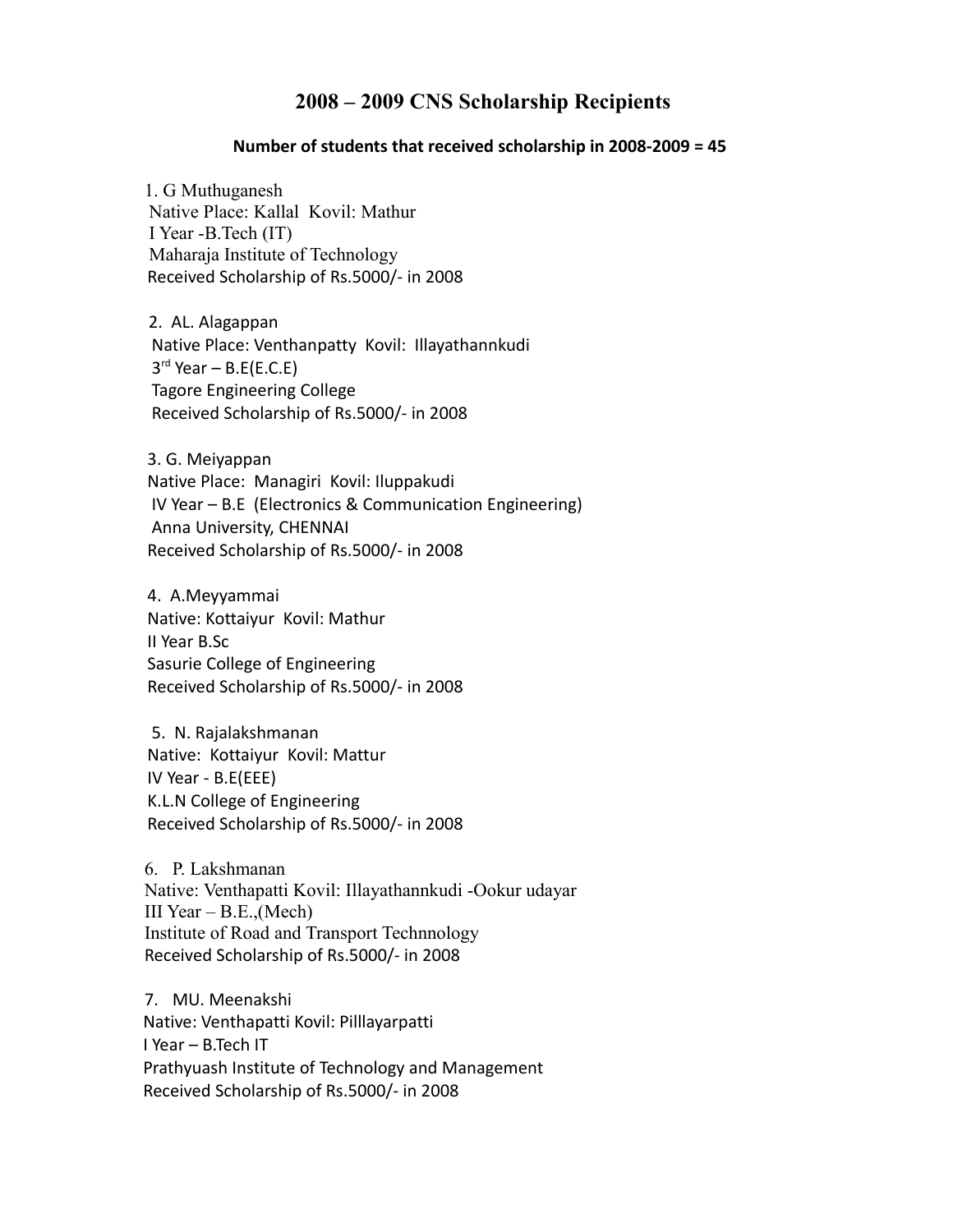8. N. Muthiah Native: Kuruvikkondan Patti Kovil: Erannikkovil III Year – B.E (C.S.E) Saranathan College of Engineering Received Scholarship of Rs.5000/- in 2008

9. AN. Subapriya Native: O. Siruvayal Kovil: Vairavan Kovil IV Year - B.E (ECE) S.N.S College of Technology Received Scholarship of Rs.5000/- in 2008

10. S. Suresh Native: Veerachilai Kovil: Illupakkudi IV Year - BE (CSE) J.J College of Engineering Received Scholarship of Rs.5000/- in 2008

11. S. Geetha Native: Pon Pudupatty Kovil: Vairavan Kovil III  $yr - BE(ECE)$  Periyar Maniammai College of Tech for Women Received Scholarship of Rs.5000/- in 2008

12. A. Annamalai Coimbatore Received Scholarship of Rs.5000/- in 2008

13. SP. Sivakami Native: Pallathur Received Scholarship of Rs.5000/- in 2008

14. T. Valliappan Sooramangalam Received Scholarship of Rs.5000/- in 2008

15. V. Sivagami Native: Kadiyappatti Kovil: Illyathankudi Kalanivasal I Year – B.Sc Maths Cauvery College for Women Received Scholarship of Rs.5000/- in 2008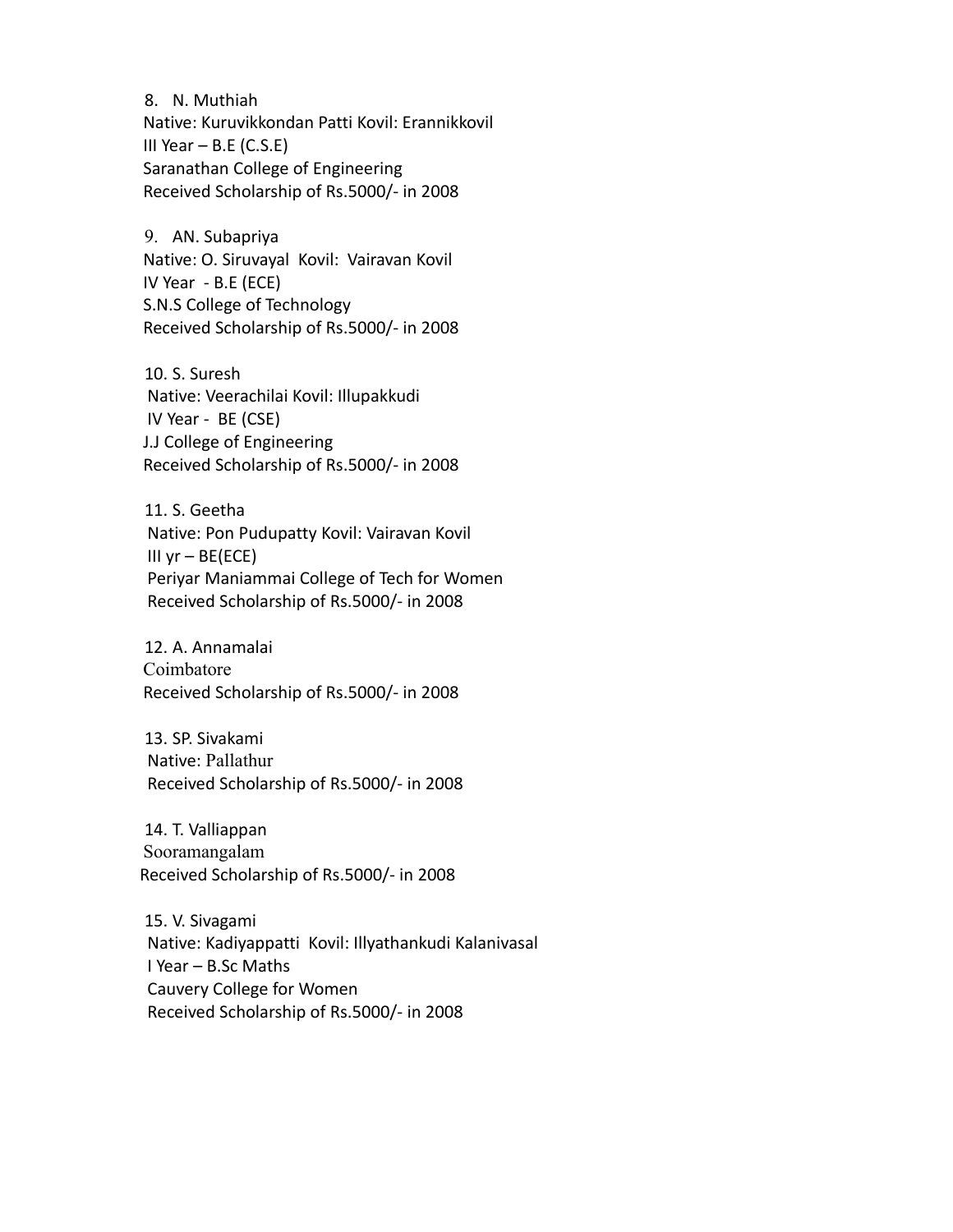16. RM. Ramasamy Native: Viramathi Kovil: Elayarthakudi Okkurudayar III rd Year – DECE Subbramanian Polytechnic College Received Scholarship of Rs.5000/- in 2008

17. AL. Karpaga Ganesh Native: Kallal Kovil: Mathoor II Year – B.E E.R. Perumal Manimekalai College of Engineering Received Scholarship of Rs.5000/- in 2008

18. P. Kirthiga Native: Paganeri Kovil: Mathur II Year – Bachelor of Engineering Sacs M.A.V.M.M Engineering College Received Scholarship of Rs.5000/- in 2008

19. K. Kalyani Native: Cholapuram Kovil: Matthur II Year – B.Sc Government Arts College for Women Received Scholarship of Rs.5000/- in 2008

20. V. Divya Native: Venthanpatti Kovil: Mathur II Year – D.C.E Meenakshi Krishnan Polytechnic College Received Scholarship of Rs.5000/- in 2008

21. R. Ananth Native: Pallathur Kovil: Mathur Arumbakkar II Year - DEEE Alagappa Polytechnic College Received Scholarship of Rs.5000/- in 2008

22. RM. Meenakshisundaram Native: Devakottai Kovil: Eliyatrangudi Final – Bachelor of Engineering (Mettallurgical Engineering) PSG College of Technology Received Scholarship of Rs.5000/- in 2008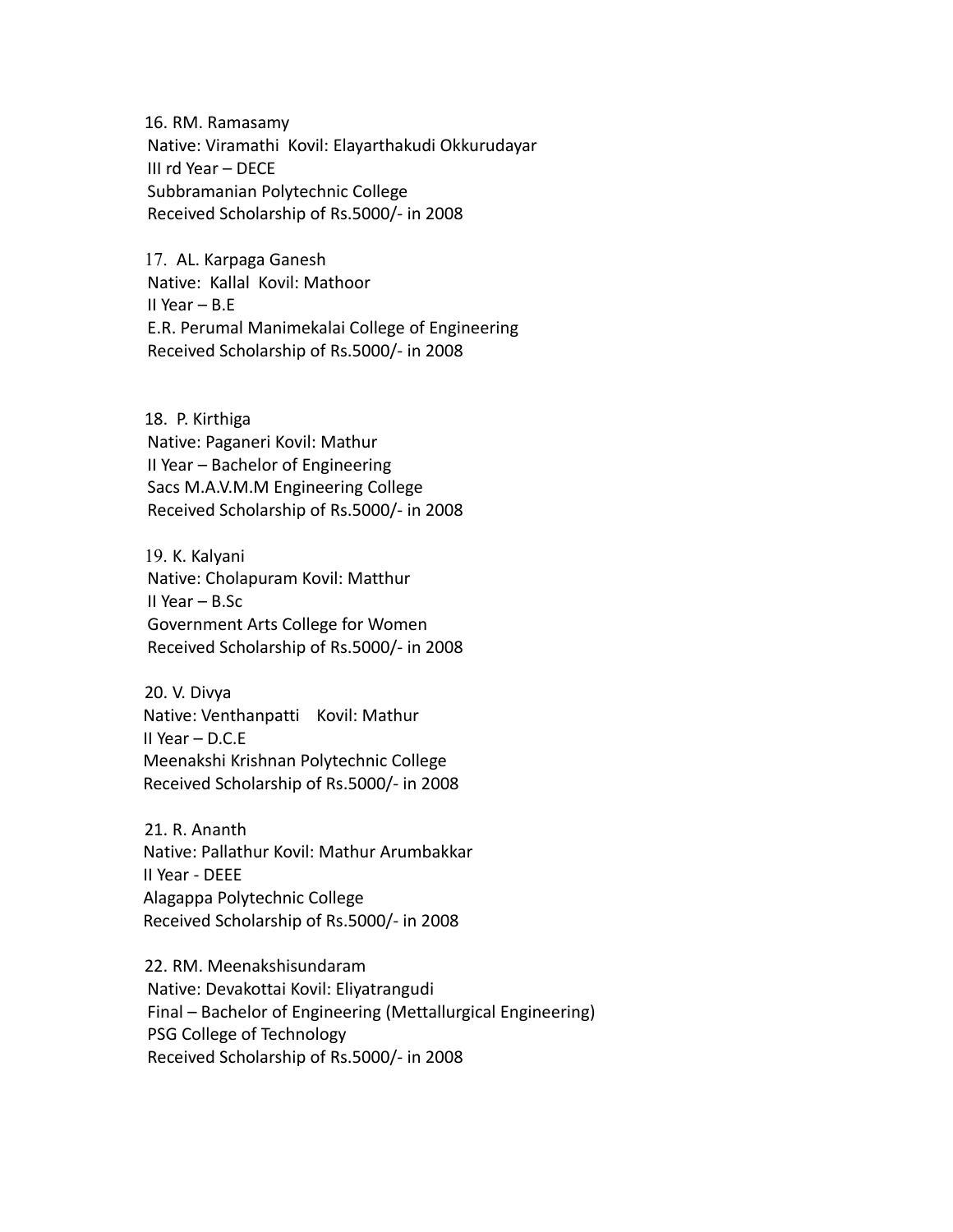23. E. Priyadharshini Native: Vendhanpatti Kovil: Nemam Kovil  $III - B.E (E.C.E)$  Vivekananda Institute of Engineering and Technology Received Scholarship of Rs.5000/- in 2008

24. C. Ramasaraswathi Native: Valayapatti Kovil: Vairavan Kovil I Year – MBA Madras University Received Scholarship of Rs.5000/- in 2008

25. K. Nithya II Year – MBA SRM School of Management Received Scholarship of Rs.5000/- in 2008

26. Malai Arasi Kandavarayanpatti Received Scholarship of Rs.5000/- in 2008

27. Saba Somasundaram Native: Ponnamaravathy Kovil: Vairavan Kovil II Year – MCA Bharathidasan University Received Scholarship of Rs.5000/- in 2008

28. C. Muthukumaran Native: Nattarasankottai Kovil: Illiyathakudi Ist Year – M.B.A Annamalai University, Chidambaram Received Scholarship of Rs.5000/- in 2008

29. S. Devi Native: Kulipirai Kovil: Mathur I Year - MSC (Information Technology) Yadava Womens College Received Scholarship of Rs.5000/- in 2008

30. K. Saravanan Native: Nattarasankottai III Year – DECE Kovil: Mathur Kovil Alagappa University, Karaikudi Received Scholarship of Rs.5000/- in 2008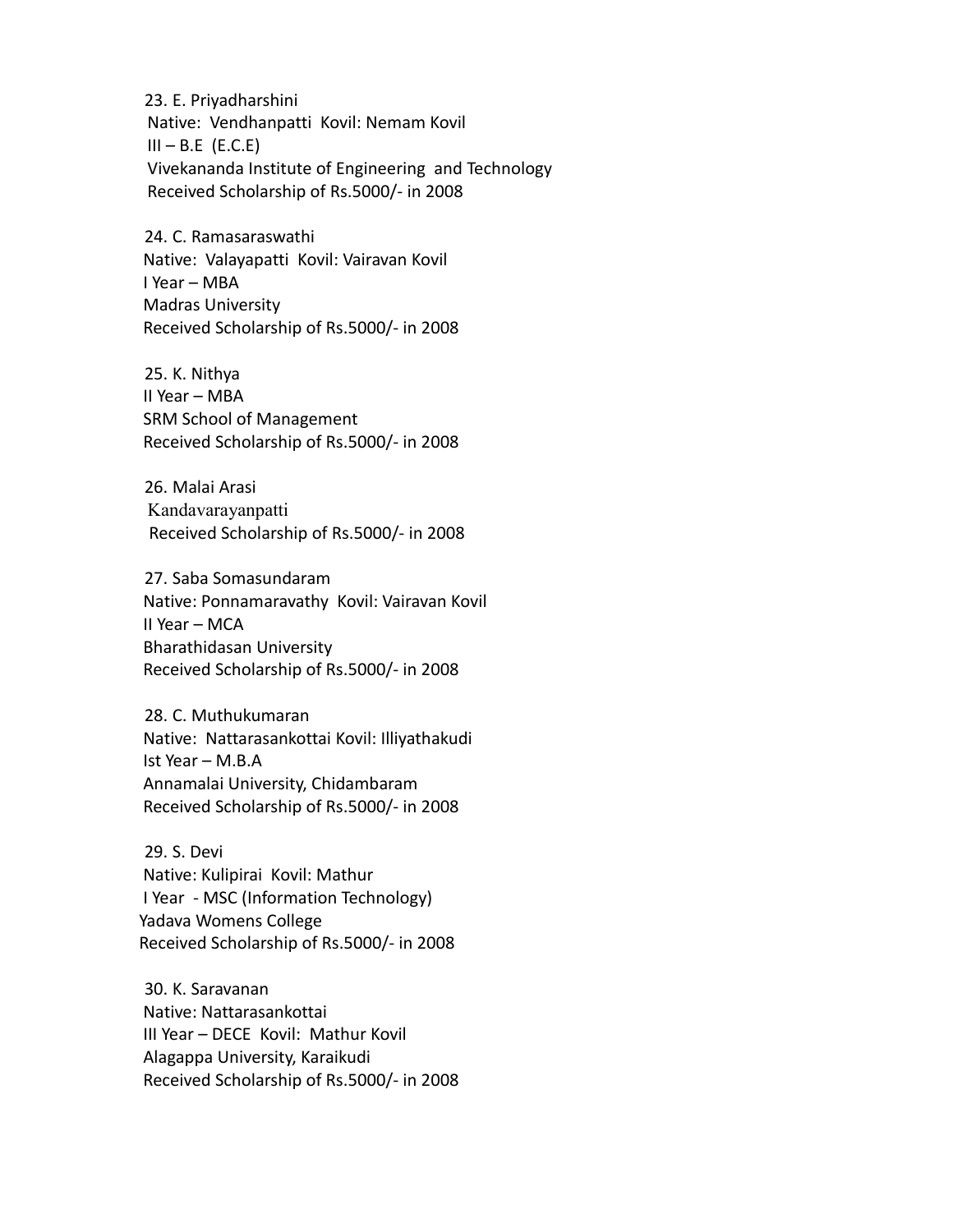31. S. Muthuganesh Native: Karaikudi Kovil: Eranikovil II Year  $-$  B.Tech(E & I) Kalasalingam University, Krishnan Kovil Received Scholarship of Rs.5000/- in 2008

32. S. Manikandan Native Place: Alavakkottai Kovil: Mathur I - D.E.E.E Subramanaian Polytechnic College Received Scholarship of Rs.5000/- in 2008

33. A. MuthuMeenal Native: Rayavaram Kovil: Illayatta Kudi Mount Zion College of Engineering & Technology Received Scholarship of Rs.5000/- in 2008

34. S. Sundaravali Native: Kallal Kovil: Illayatta Kudi Kazhanivasal Subramanian Polytechnic College Received Scholarship of Rs.5000/- in 2008

35. S. Ramanathan Native: Valayapatti Kovil: Pillayarpatti P.S.G College of Technolgy Received Scholarship of Rs.5000/- in 2008

36. V. Vinaitheerthan Native : Kottaiyur IV Year - B.E in Karur Received Scholarship of Rs.5000/- in 2008

37. RM. Subramanian Native: Kottaiyur Kovil: Mathur II Year – B.Tech PRIST UNIVERSITY Received Scholarship of Rs.5000/- in 2008

38. S. Kalyani Native: Valayapatti Kovil: Mathur III Year – B.B.M Ganesar College of Arts and Science Received Scholarship of Rs.5000/- in 2008